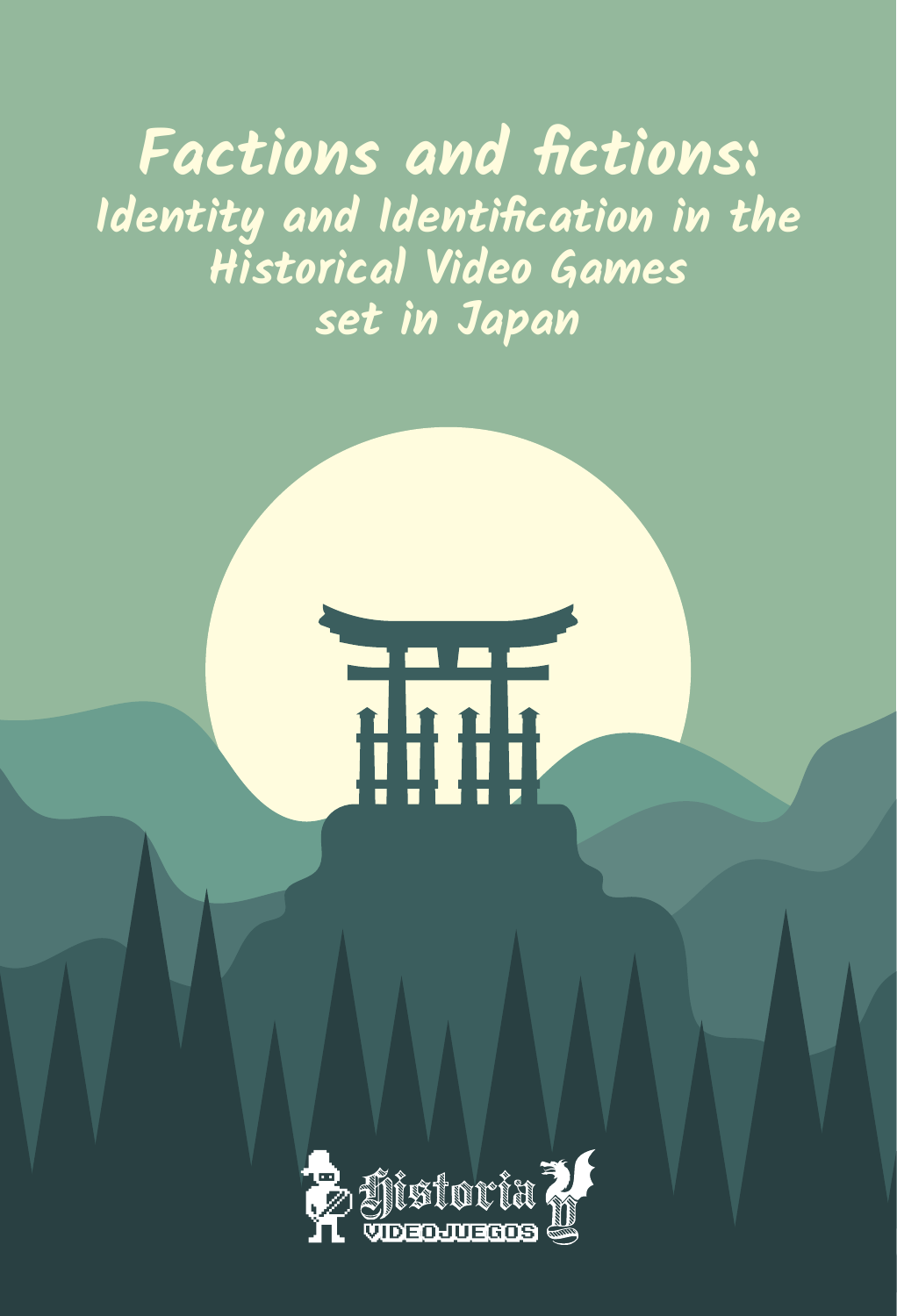# **Factions and fictions: Identity and Identification in the Historical Video Games set in Japan**

#### **Participants:**

- Dr. Martin Roth (Ritsumeikan University, Japan)
- Dr. Martin Picard (University of Leipzig, Germany)
- Dr. Antonio Míguez (University of Córdoba, Spain)
- Dr. Marcos Sala (Complutense University of Madrid, Spain)
- • Claudia Bonillo (University of Zaragoza [Spain], Kyoto University [Japan])

(\*) The conferences should be between 30-40 minutes long, except for the presentation by Drs. Roth and Picard which, being a joint presentation, would be approximately 1 hour long.

#### **First session:**

- **• Date:** November 9 (Tuesday)
- **Theme:** Medieval Japan
- **• Time:** 22:00 (Japan)/ 08:00 (Canada)/ 14:00 (Spain)
- **• Speakers:** Dr. Martin Roth & Dr. Martin Picard (joint presentation), Dr. Marcos Sala.

**Link: [https://umurcia.zoom.us/j/99953076638?pwd=WU5ZRVlRSWxSUk95K3ptbkJ2SkFBdz09](https://umurcia.zoom.us/j/99953076638?pwd=WU5ZRVlRSWxSUk95K3ptbkJ2SkFBdz09
)**

#### **Second session:**

- **Date:** November 10 (Wednesday)
- **Theme:** Modern Japan
- **• Time:** 19:00 (Japan)/ 11:00 (Spain)
- **Speakers:** Dr. Claudia Bonillo, Dr. Antonio Míguez

**Link:<https://umurcia.zoom.us/j/98775197170?pwd=Mmo5Mmg3YXh1ZCtzWGNSTEd6RzMwQT09>**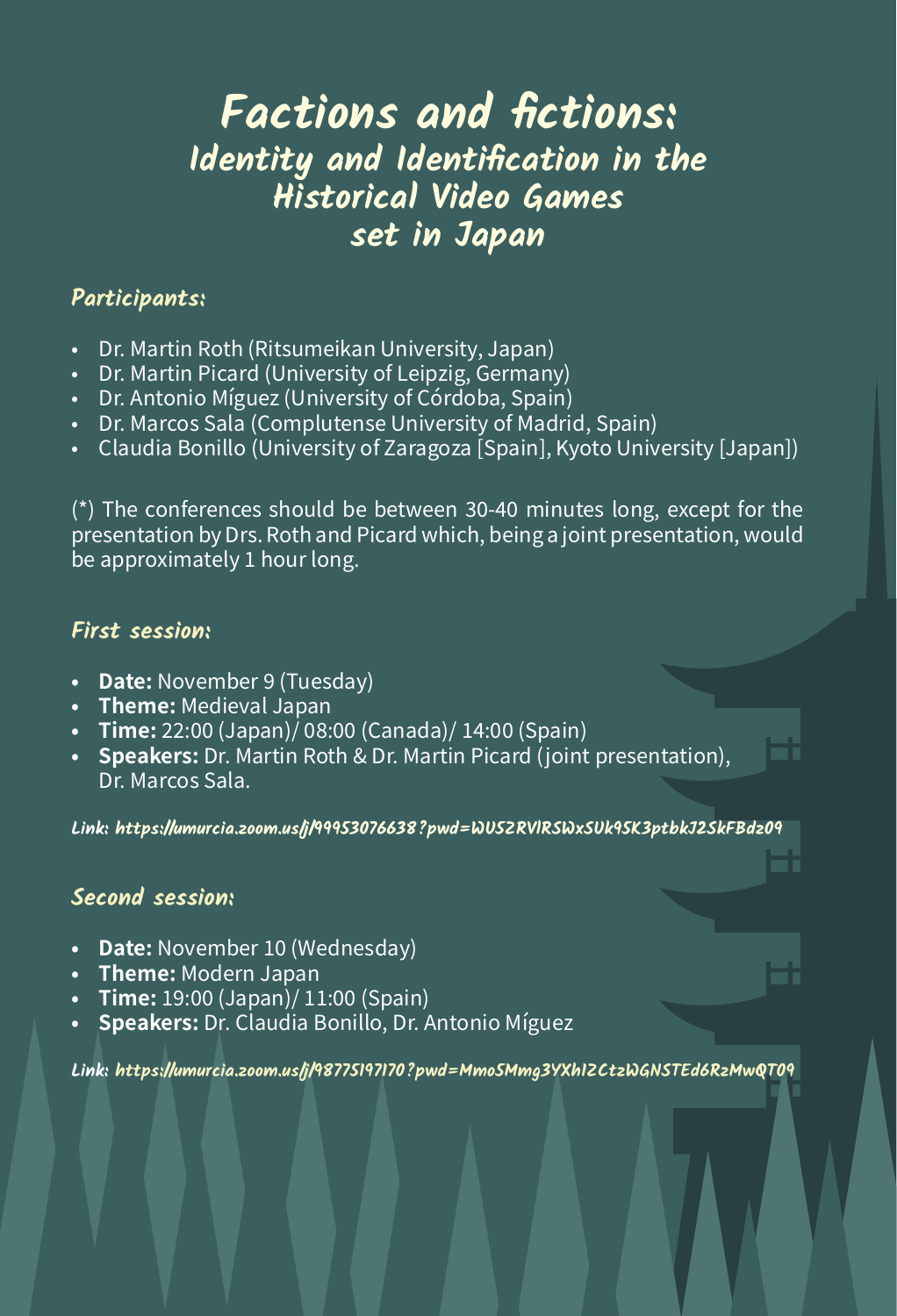# **Gamifination. Historical Characters in the Japanese Musō Game Sengoku BASARA**

**Dr. Martin Picard & Martin Roth**

In this presentation, we explore the ways in which videogame characters from popular musō (or hack n slash) series from Japan, like Sengoku BASARA or Sengoku Musō, reinforce ideas of the Japanese nation. Hack n slash games frequently adapt important figures from Japanese history to contemporary aesthetic preferences, distributing them via a wide range of media in so-called media mix strategies to a widespread audience. These characters are further recontextualized in media practice in many ways, from fan-fiction, cosplay or live-action events to government advertisements. Through an analysis of such practices in the player community and beyond, we show that historical characters function as weak and decisively vague references to history, but at the same time provide an entry point to engagements with history on many levels, thus ultimately reinforcing the idea of the nation.

A case in point is the so-called "Rekijo boom", a phenomenon discussed in the Japanese public around the years of 2009 and 2010. Commentators characterize rekijo as women in their 20s or 30s, who have an interest in history and an emotional connection to at least one bushō (武将, "military commander") from the Japanese feudal wartime periods. Apart from tv series, novels or manga, games like Sengoku BASARA are also listed as a very prominent trigger for such interest. The notion of the rekijo suggests that for some players, videogames are a starting point for engaging with history - often in a soft but decidedly nationalist framework (Shoji, 2014) - and, thus, the nation.

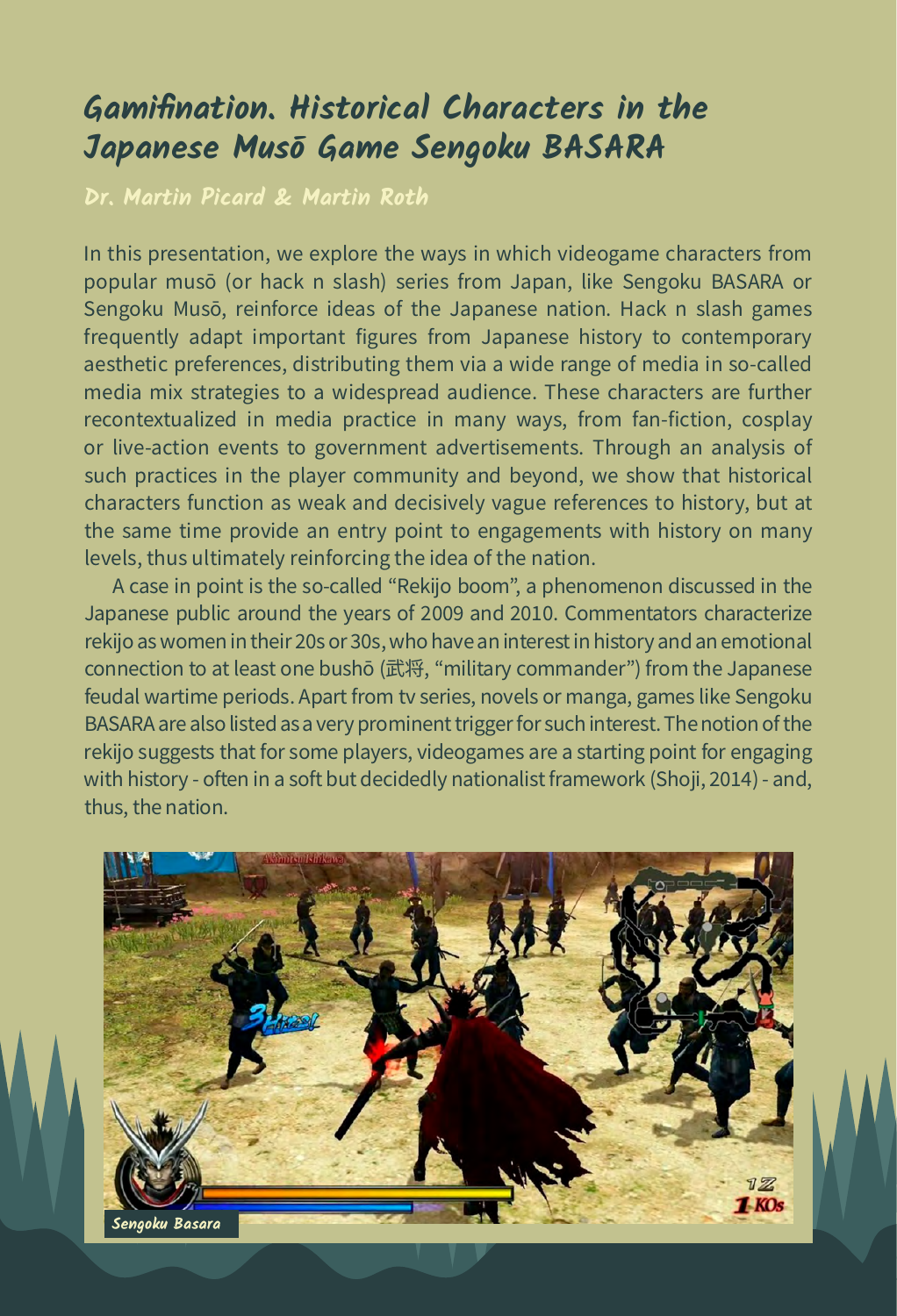# **Kengō: A narrative about the origins of Japanese fencing schools and their legend in the Edo period**

**Dr. Marcos Andrés Sala Ivars**

In terms of martial arts, and specifically in combat with blades, video games usually point in showing the artistic part that this practice, leaving aside historical considerations. However, from time to time, a title challenges this premise. We could already see this in games like Budokan: The martial spirit of 1989 for MS DOS / Amiga, and Bushido Blade of 1997 for PS1, reaching the highest levels with Kengō of 2000 for PS2. Despite not being able to completely avoid the mythology inherent to the samurai world, regarding Japanese fencing, we can consider Kengō as a paradigm that to this day has not been surpassed. In this lecture we will analyze the world of Japanese fencing schools, focusing on the Edo period (1603-1868), and answering the question of why Kengō is so important in the history of Japanese historicist video games.

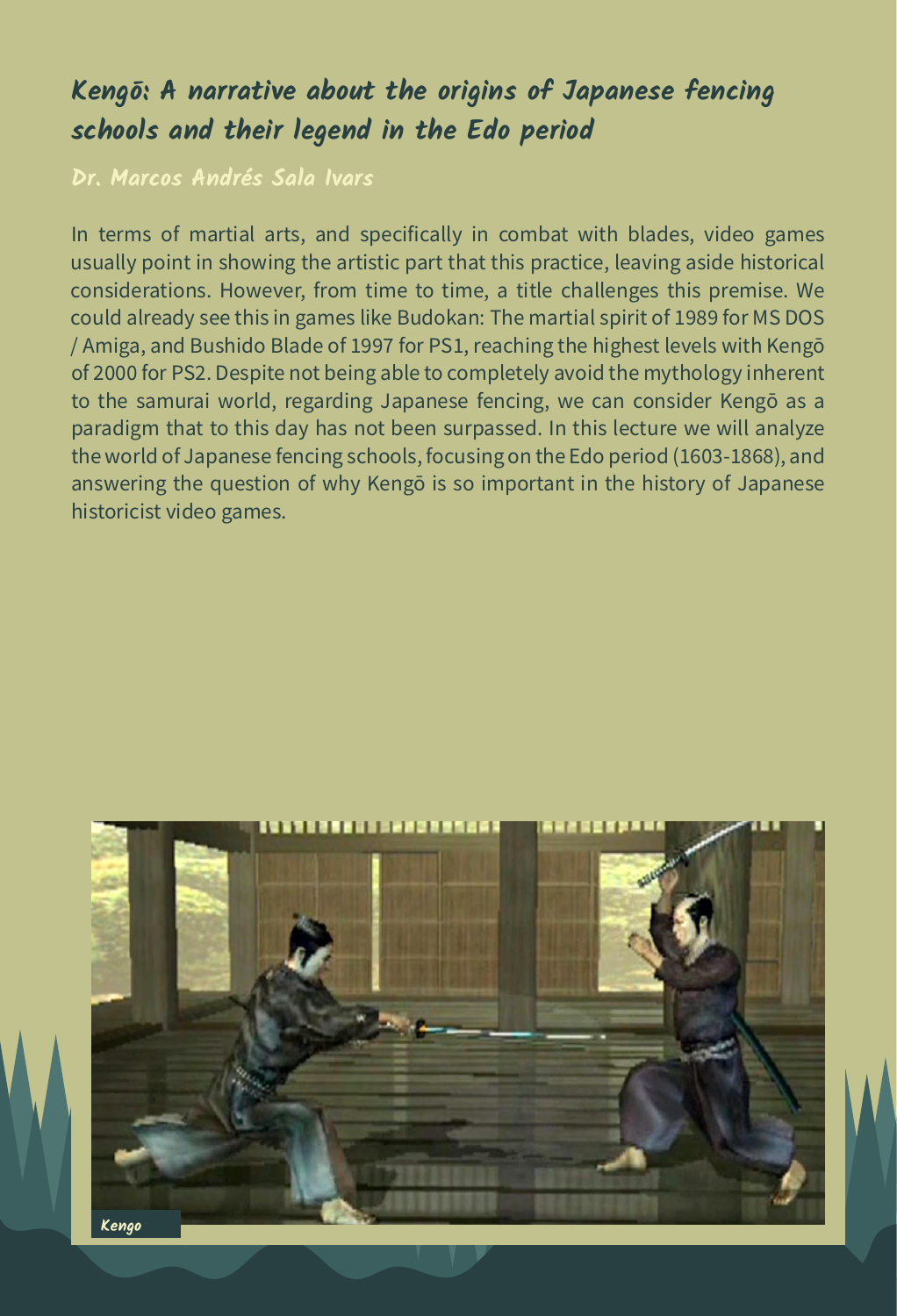# **¿Memories of distant days? The image of the Yakuza in Yu Suzuki's Shenmue**

#### **Dr. Antonio Míguez Santa Cruz**

Shenmue is one of the most influential video games in history. That ambitious project of the well-known producer Yû Suzuki (Out Run, Virtua Fighter) pursued to be a life simulator or slice of life, apart from including important elements such as the Open World, the Quick Time Event, or the interweaving of genres such as beat`em up and RPG. Unfortunately, the production was so expensive that it did not recover the benefits, being one of the main causes of the premature end of the mythical Sega Dreamcast. However, with the passage of time, Shenmue has become a cult video game, and its quality and influence on the subsequent industry is unquestionable.

Set in 1986, the story focuses on Ryu Hazuki, a young 18-year-old martial artist who witnesses the murder of his father at the hands of Lan di, a Chinese organized crime boss. From then on, he begins a series of investigations to find out who the man was and why he murdered his father. Inevitably, Ryo will have to interact with the underworld of Japan at the time, interacting with both the yakuza and the Chinese triads. In the line of the congress, our objective will be to analyze the way in which the Japanese mafia is portrayed here, a complex and essential group within the culture of that country and that has been reflected in the audiovisual and entertainment universe to the point of being a myth.

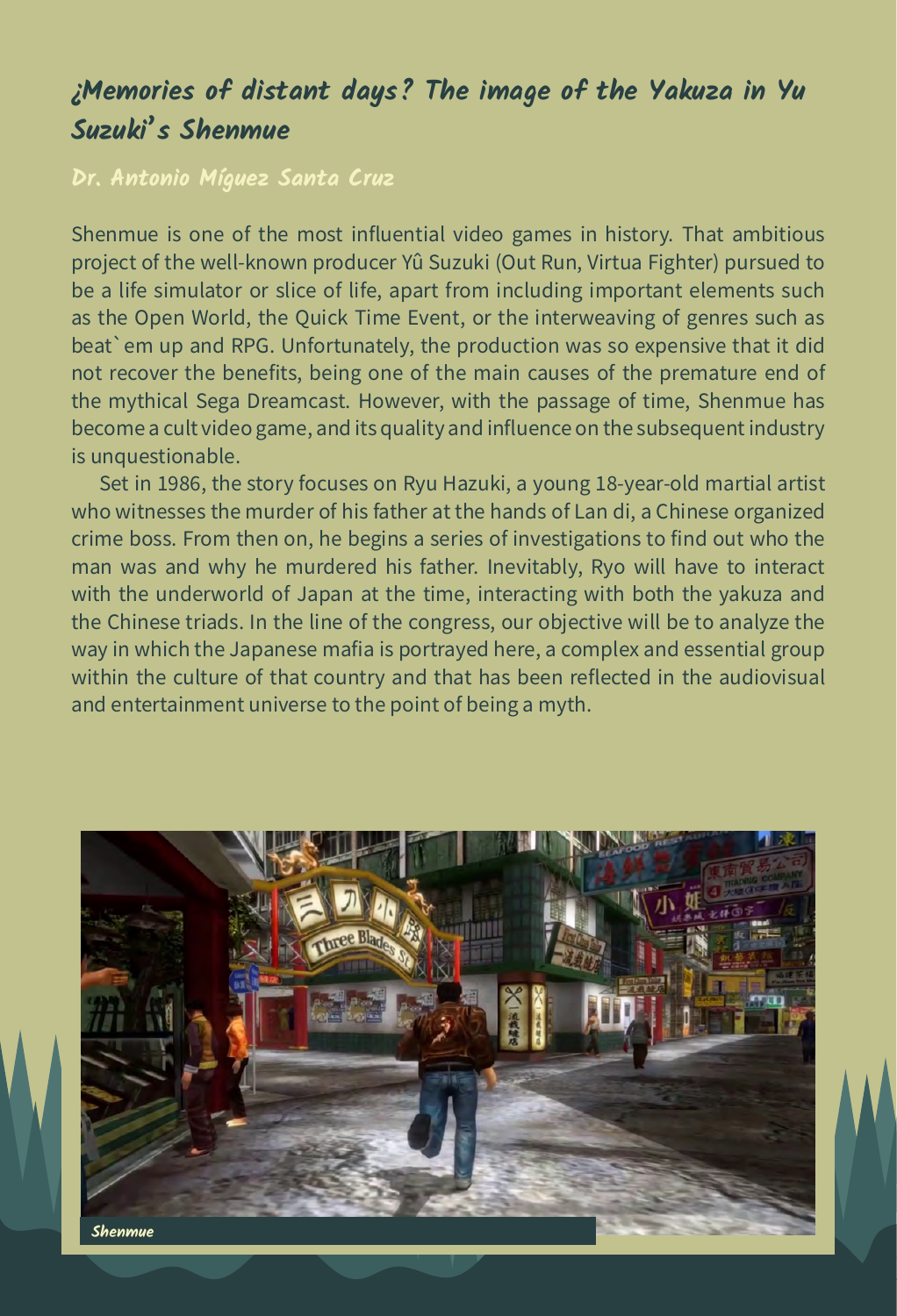# **The Shōgun vs. The Emperor? Choosing sides in the Meiji Period Through Total War Shōgun 2: The Fall of the Samurai**

**Claudia Bonillo Fernández**

Total War is one of the most outstanding franchises of strategy computer games and a great success with audiences and critics. Developed by the British company Creative Assembly and distributed by the Japanese company Sega, it offers players the opportunity to take on the role of conquerors in different periods of history by combining meticulous gameplay with a high degree of immersion, achieved thanks to its historical accuracy. In fact, Total War: Shogun 2 (2011) enjoys special recognition, something shared by the 2012-released extension Total War: Shogun 2 Fall of the Samurai, which in 2019 was re-released as a standalone instalment as part of the Total War Saga series. Set during the Boshin War (1868-1869) that preceded the westernisation of the archipelago in the Meiji period (1868-1912), players have the option to choose which clan to manage during the conflict, to which four downloadable factions were added in its latest remastering. Therefore, in this presentation we will determine what vision of this conflict the developers want to publicise by analysing the particularities of each of the factions available to the player.

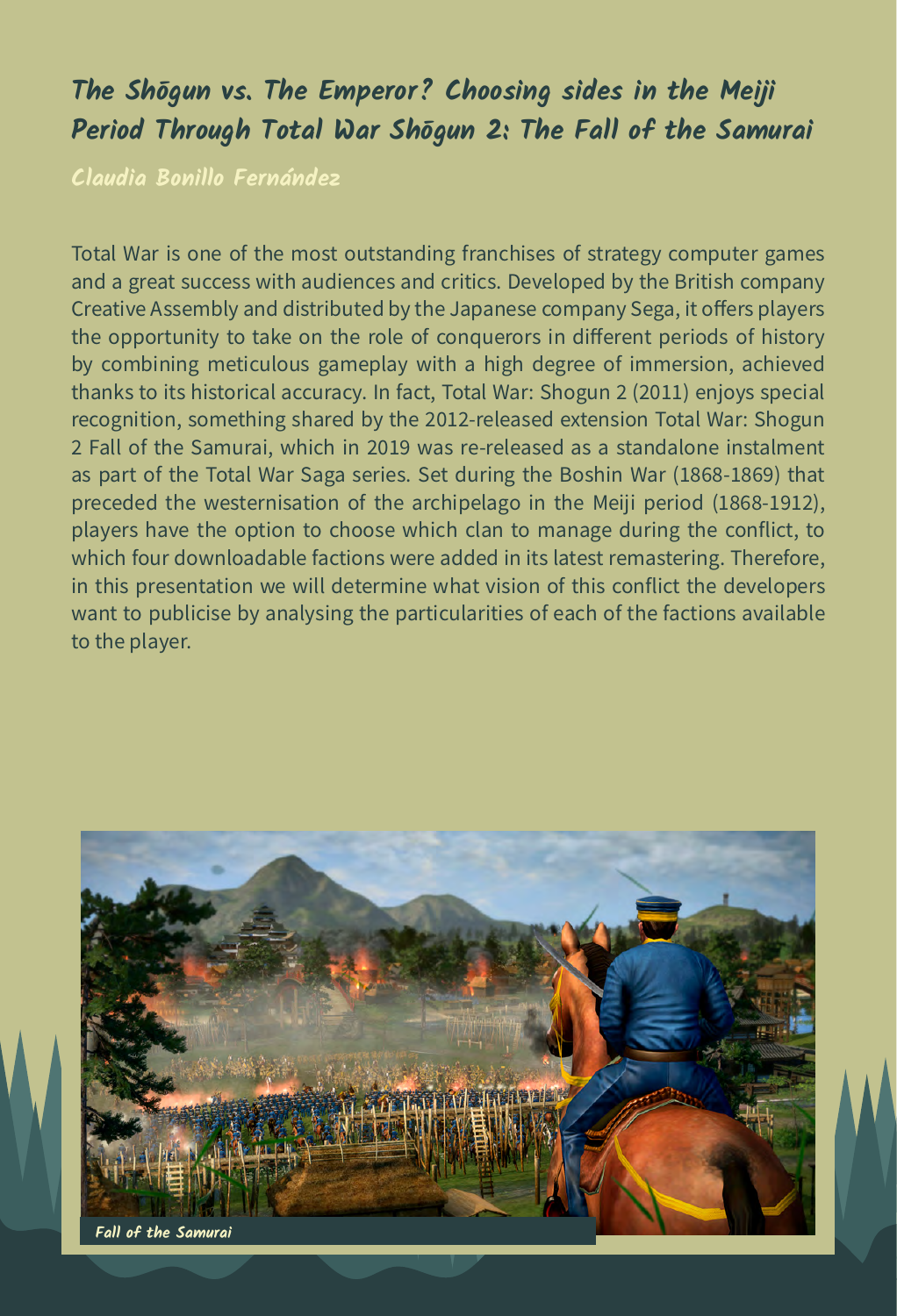

**Dr. Martin Picard**

Martin Picard is a research associate in Japanese Studies at Leipzig University. His teaching and research interests cover Japanese popular culture and cinema, as well as video game history and aesthetics. His publications consist of articles in journals such as Game Studies and chapters in anthologies such as The Routledge Companion to Video Game Studies (Routledge, 2014), Encyclopedia of Video Games: The Culture, Technology, and Art of Gaming (ABC-Clio, 2012), and The Video Game Theory Reader 2 (Routledge, 2009). He is also the co-founder of the Kinephanos journal and a member of the Chair committee of Replaying Japan.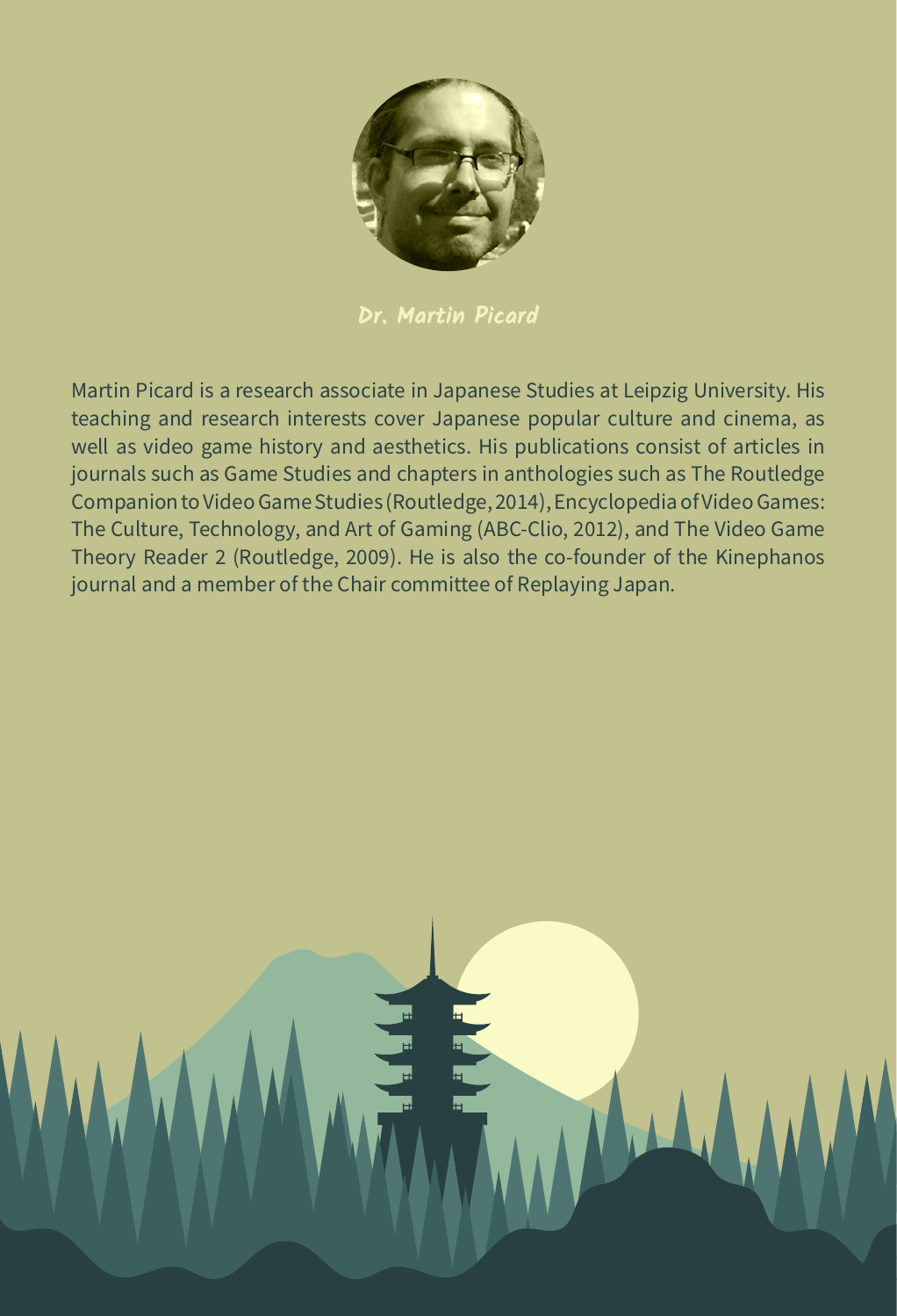

#### **Dr. Martin Roth**

Martin Roth is an associate professor at Ritsumeikan University and research fellow at Stuttgart Media University. He works on video games, digital media, digital technologies, and political philosophy. Martin founded the Japanese Videogames Research Initiative [\(http://home.uni-leipzig.de/jgames/en/\)](http://home.uni-leipzig.de/jgames/en/) and the [j]Games Lab at Leipzig University. He is the review editor for Asiascape: Digital Asia. His first monograph, Thought-Provoking Play: Political Philosophies in Science Fictional Videogame Spaces from Japan, was recently published in open access by the ETC Press.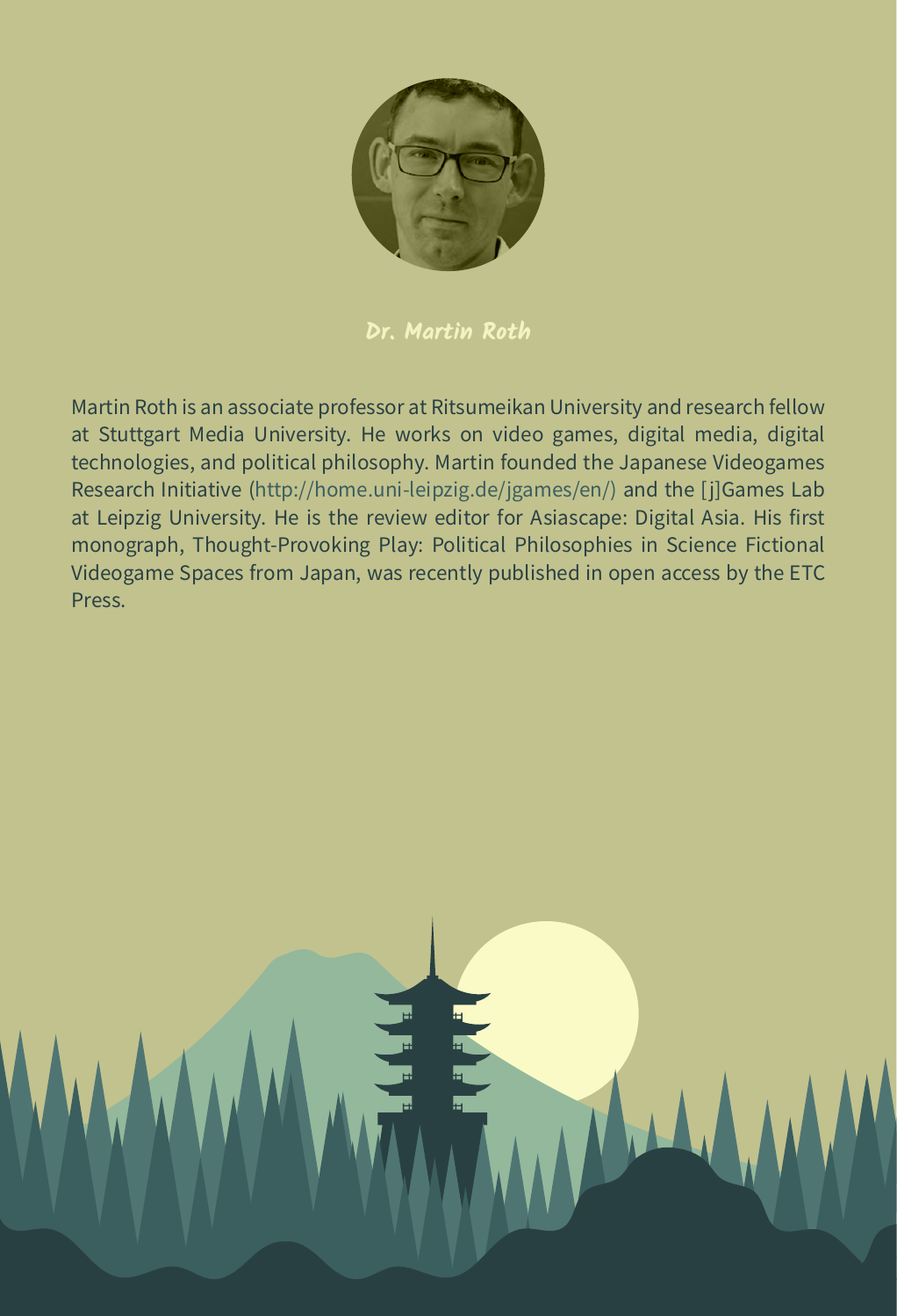

**Dr. Marcos Andrés Sala Ivars**

Marcos A. Sala Ivars is doctor and degree in Art History from Complutense University of Madrid. Honorary Collaborator of the Department of Art History of this university and Secretary of the Asia Research Group, focusing his research on Japanese weapons and the art history linked to samurai. His PhD is a pioneering study in Spanish language on Japanese sword fittings, receiving the qualification "Suma Cum laude". Published around thirty informative entries and a dozen scientific publications. He has given courses and conferences in 9 Spanish universities, 3 South American and 1 in Hungary, and collaborates regularly with the Embassy of Japan and the Japan Foundation. Also, is assessor of two scientific research magazines and member of Spanish associations of Japanese studies. His academic profile is complemented by a martial study of ancient Japanese traditions, being a representative for Spain of some of them, as well as a Spanish pioneer in carrying out demonstrations in some important Japanese shrines.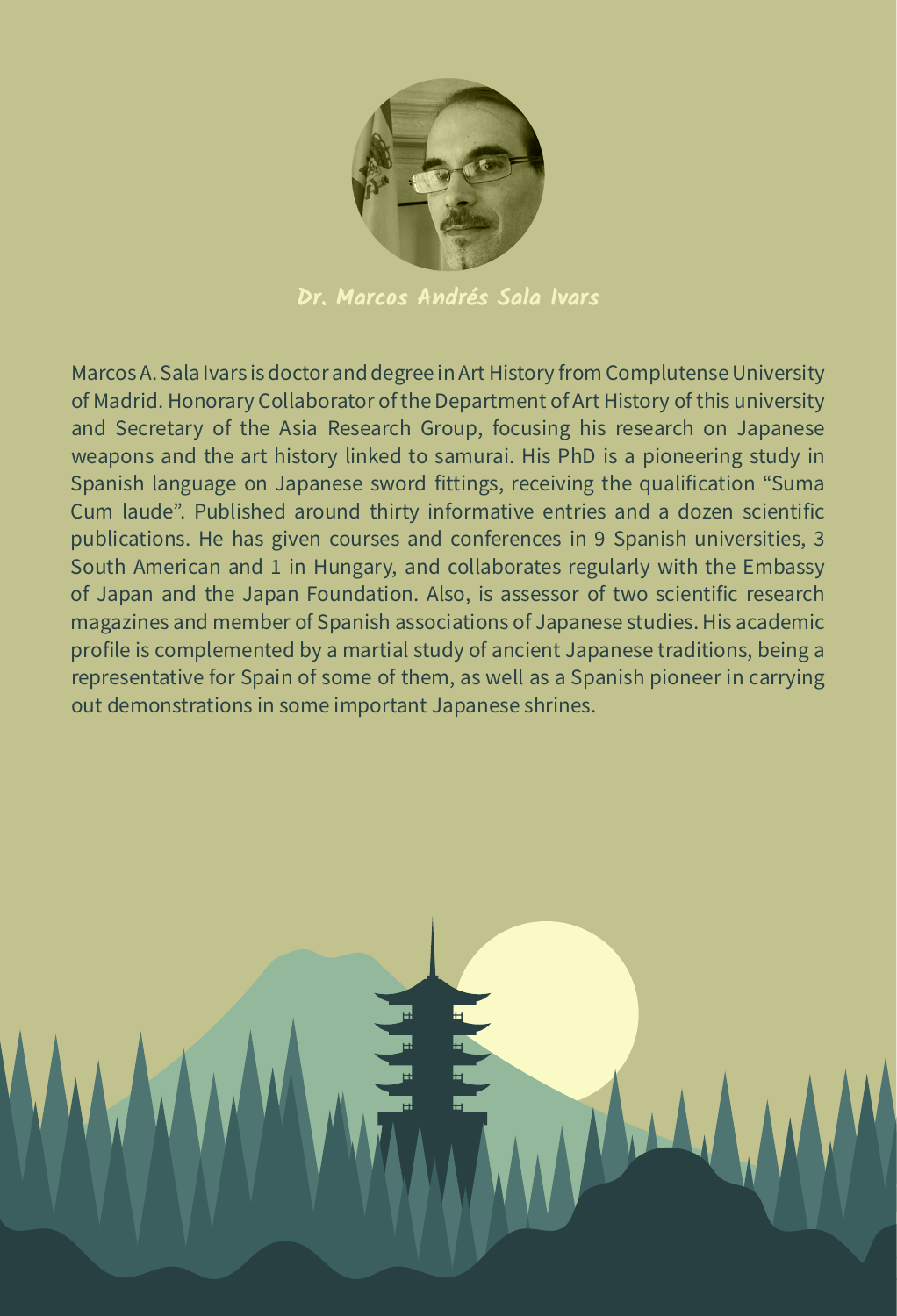

**Dr. Antonio Míguez Santa Cruz**

Antonio Míguez Santa Cruz is a member of the research grou Grupo de Frontera Global of the University of Alcalá de Henares since 2014 and member of the Imagen y Memoria, at the University of Cadiz since 2019. He received the Extraordinary PhD Award in Humanities back in 2016, after reading the thesis The ghost in postwar Japanese cinema: from folkloric feature to feminist icon. In addition, he has several Master's degrees, including one oriented towards cultural intervention and another focused on pure and simple cinematography. As for his publications, his first great achievement occurred in 2009 with the book Los Moriscos de Palma. History of a Minority (1570-1610). On the other hand, he has produced three other single-authored books, coordinated up to five collective works, and participated in more than fifty written publications. The latest of these is called Kaidan, Tradition of Terror in Japan, published by Berenice Publishing Group this very year of 2021.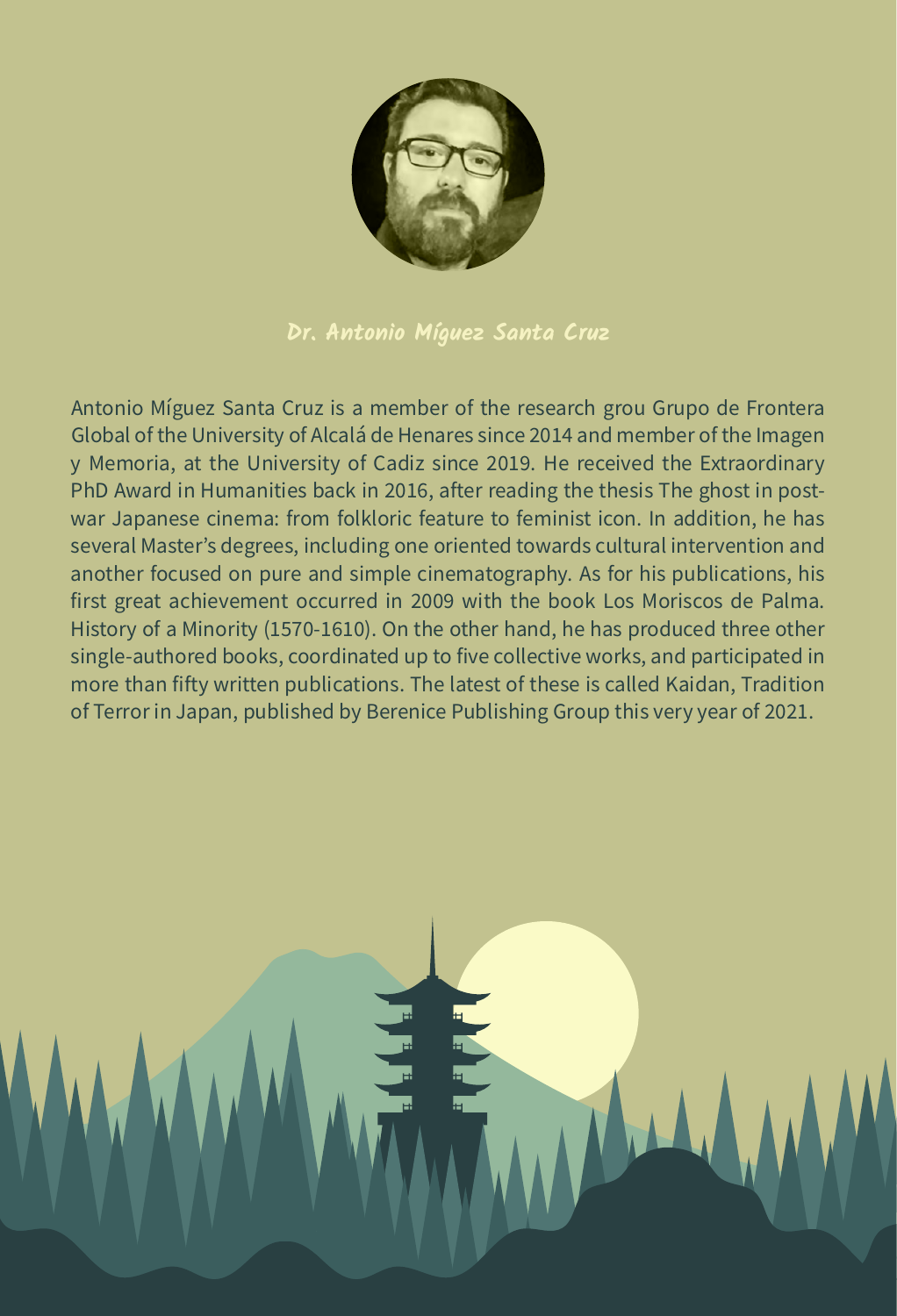

**Claudia Bonillo Fernández**

Claudia Bonillo graduated in Computer Engineering, graduated with honours from the Postgraduate Course in Japanese Studies and the Master's Degree in Art History from Zaragoza University. Currently, she is a PhD student at the University of Zaragoza and a researcher at Kyoto University with the Japanese Government (MEXT) Scholarship. Her research focuses on the transmission of the Sengoku period in Japanese popular culture, paying special attention to video games. Member of the Research Groups Japan and Spain: Relations through Art at the University of Zaragoza and Digital Humanities: History and Video Games at the University of Murcia, she has published in the journals Mirai. Japanese Studies, Neuróptica, Con A de Animación, Ecos de Asia and e-tramas, being a member of the editorial board in the last two.